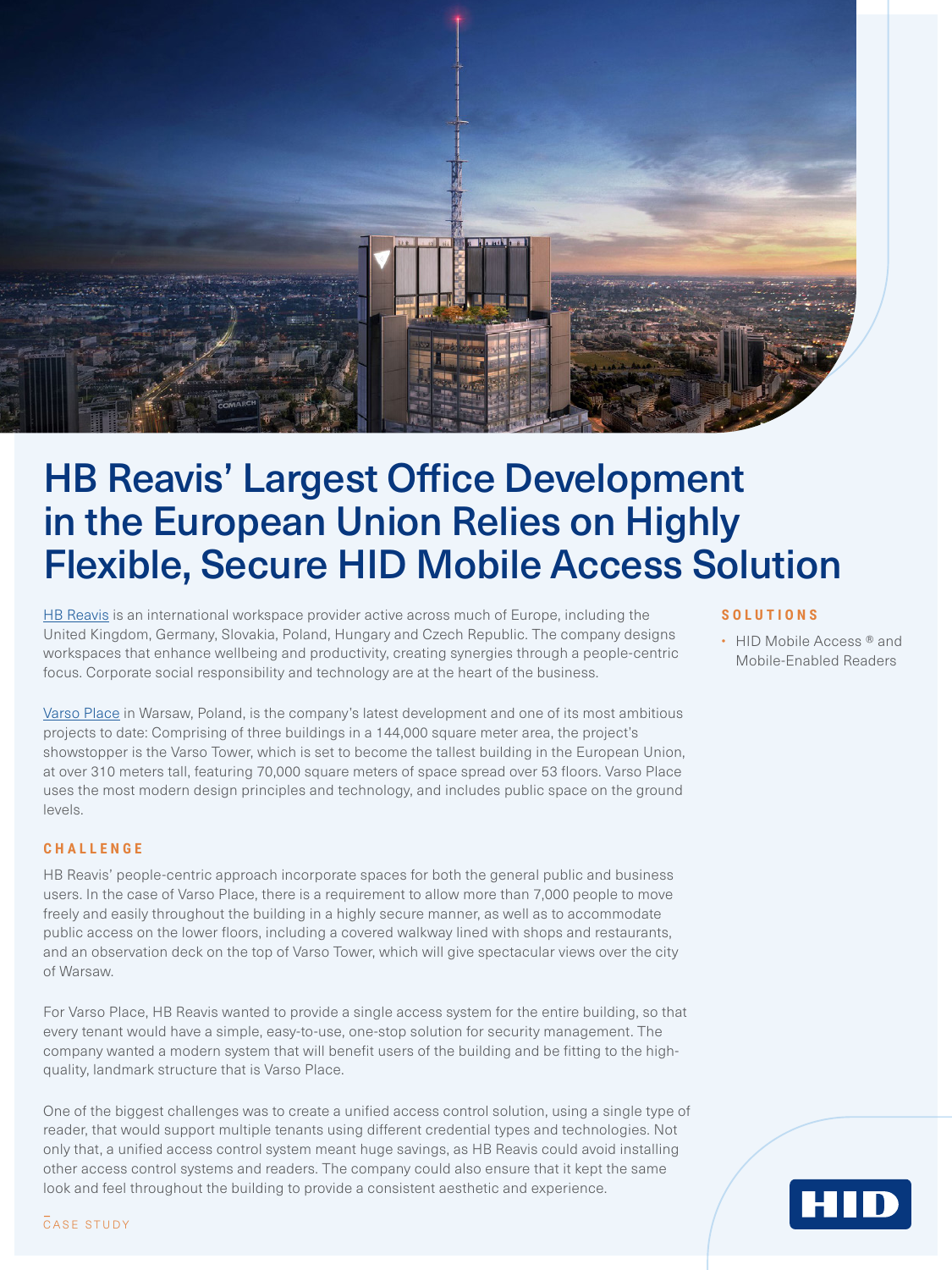"Our priority is to provide our client with one solution that will support the entire user journey throughout the building, from the moment they enter to the moment they sit at their office desk, and whenever they need to move around from room to room, floor to floor," said Kamil Targalski Area Sales Manager, Physical Access Control Solutions at HID Global.

Furthermore, HB Reavis wanted to ensure that any system could be integrated into its More App, which covers all building services, from concierge services, events, room booking systems, car or bike sharing and seamless access. The app is central to HB Reavis's vision to provide workspaces that increase productivity and wellbeing, so it is constantly upgraded and improved to ensure satisfaction and a unique experience for everyone using its buildings.

### **SOLUTION**

HB Reavis wanted a building security solution that would allow tenants to move away from traditional keyfob or card-based solutions, and use a system based on smartphones and the management of digital credentials. But the company also wanted to give tenants the option to keep using more traditional plastic badges if they preferred.

Having worked with HID Global for more than 15 years, HB Reavis turned to the company for this solution and selected HID readers equipped with Bluetooth Low Energy (BLE) and Near Field Communication (NFC) technologies. These readers support a broad array of high frequency 13.56 MHz and low frequency 125kHz credentials, and work with a variety of form factors including cards, fobs and smart devices, in both Android and iOS systems. HID readers are being deployed on parking barriers, lifts and all inside doors.

Additionally, the tenants of Varso Place have the option of using their mobile IDs through HB Reavis' More App. With HB Reavis managing the security system going forward, tenants have access to state-of-the-art security, with the peace of mind of not needing to put this in place themselves. The company will also support card-based security for those tenants who wish to continue using this system through the same HID readers.

## **RESULTS**

HID Global's access control systems have already made a difference. The solution has helped with secured and seamless access during the COVID-19 pandemic by enabling touchless access around the building, as part of its integration into the HB Reavis More App.

HID Global's readers and access management system meant it was possible to provide one solution for the entire user journey—from the general public passing through the building to tenants and employees.

HID Global's solution includes a Software Development Kit (SDK) so HB Reavis can integrate mobile access into its own More App, and it can be developed over time as needs change. This allows HB Reavis to maximize its long-term benefit from using mobile security. Those tenants who decide to use the mobile solution rather than the card-based offer can implement seamless, touchless security-controlled access from before an individual enters the building, throughout their time inside, to the point that they leave.



**More App** is one of the key tools that HB Reavis uses to support its productivity and wellbeing services at its unique office buildings. HB Reavis tenants save time by using the concierge services, from seamless access to facilities and to workspaces in the building. On top of this, HB Reavis enables tenants to access a bike-sharing scheme, as it has been proven that regular cycling reduces stress levels and improves overall health and wellbeing. More App is also used to create other health-centric initiatives, such as community events, or even enabling access to regular health checks.

*"Not only does mobile access provide state-ofthe-art security control, it also helps with wellbeing. When security is based on the phone, it is frictionless."* 

Security Manager HB Reavis